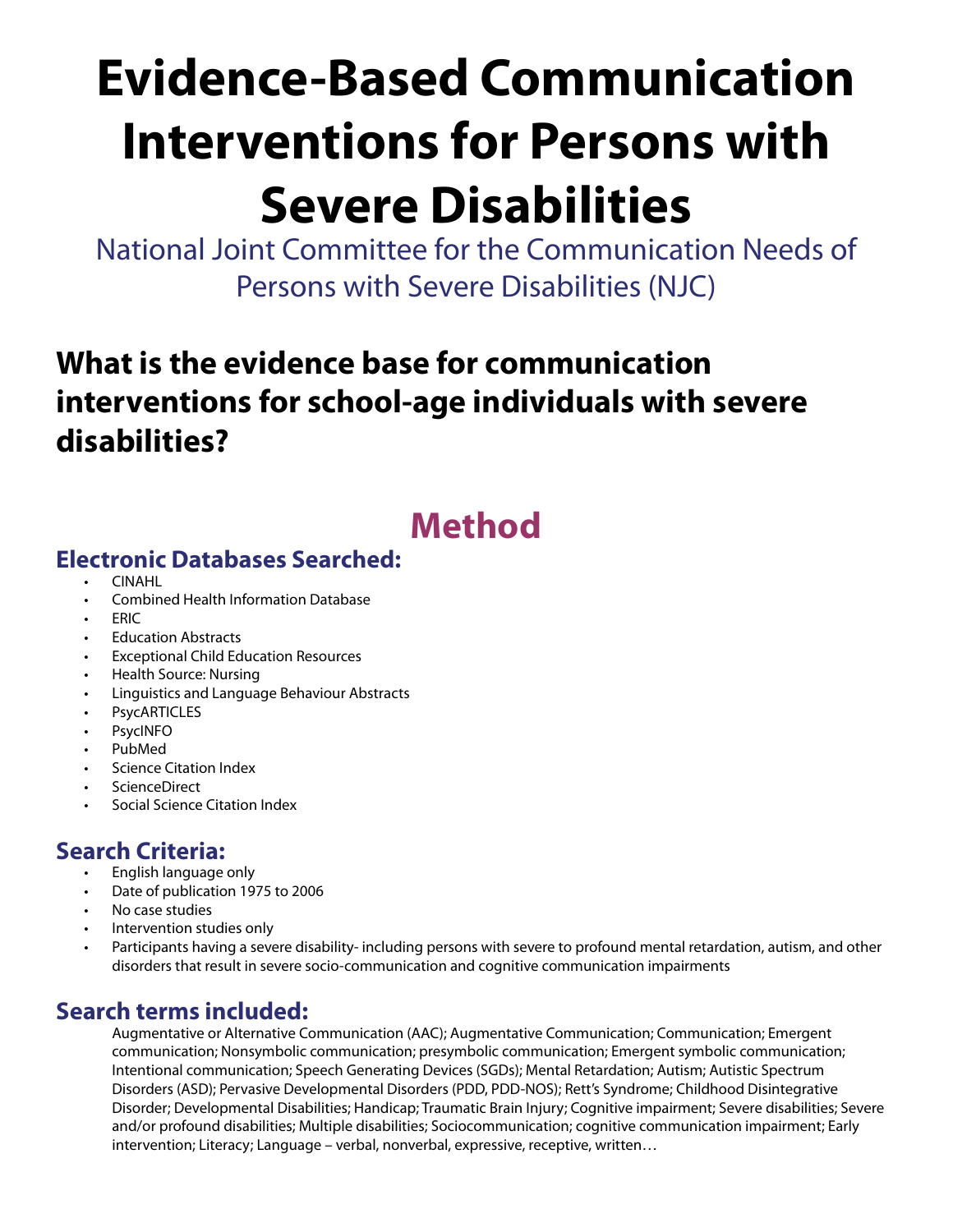#### **47 studies that met above criteria and that had at least one participant of school age (birth to 21) were reviewed for this poster**

• An annotated bibliography for all 47 articles is available from the ASHA website.

#### **Article review procedures**

- Each committee member reviewed 5 articles and entered results into Zoomerang© Survey Software.
- Reliability established for 20% articles using consensus procedures

## **Results**

#### **When were the studies published?**

- 5 between 1975-1985
- 16 between 1986-1995
- 26 between 1996-2006



**Type of Disability (note these categories are not exclusive)**



#### **What were the intervention goals?**



Six articles also measured conversational goals such as initiating questions, turn taking or maintenance of interaction

#### **Expressive Goals**



#### **Communication forms targeted (not exclusive categories)**

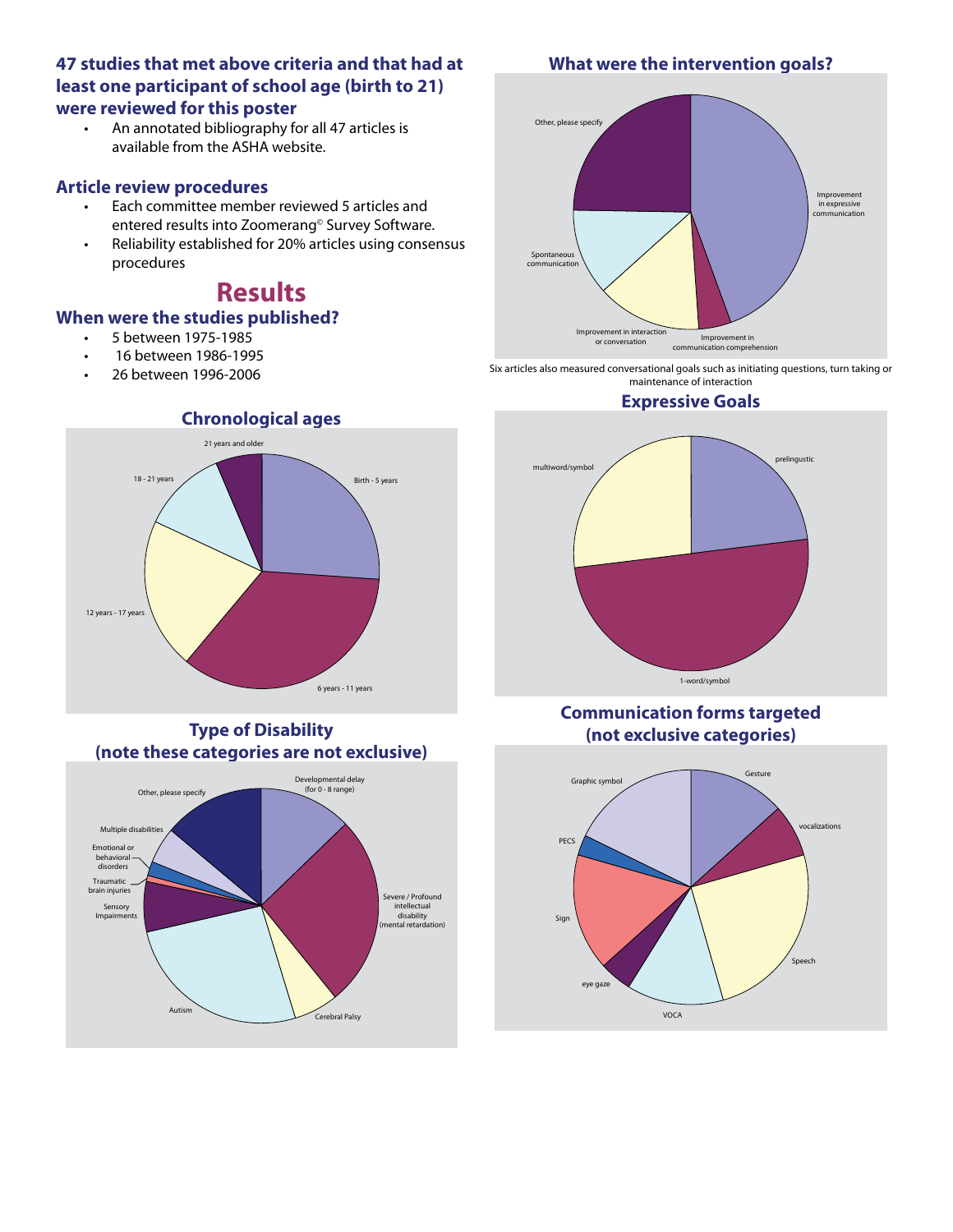#### **Communication functions targeted**



#### **What were the characteristics of the interventions?**

**Instructional methods**



#### **Who provided intervention?**



#### **Where did intervention take place?**



#### **How often was intervention provided?**



#### **What was the length of intervention?**



"Other" included a number of sessions or trials to criterion without corresponding calendar length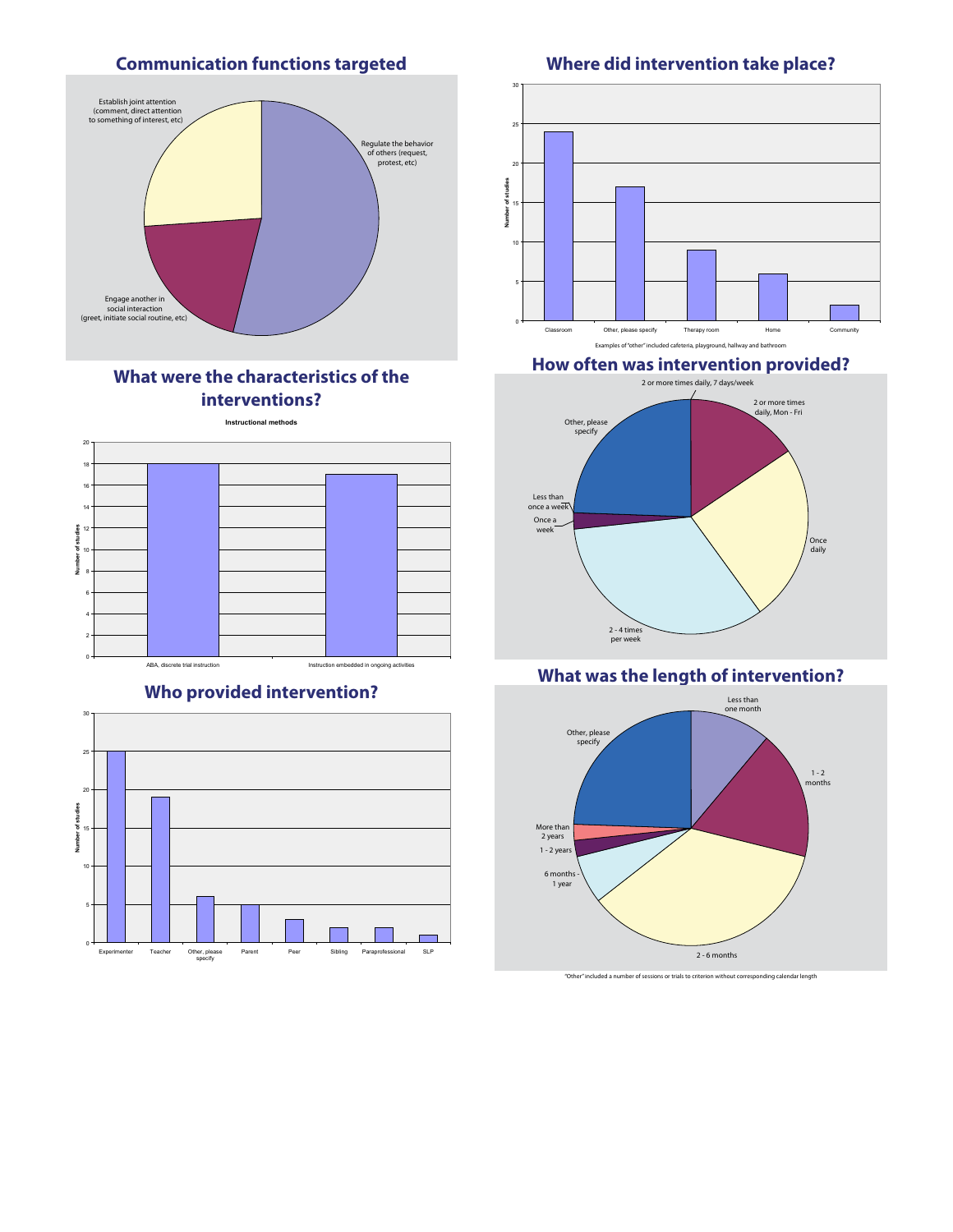## **Study Design Elements**

- **91% studies reported inter and/or intra rater reliability**
- **20% studies measured social or ecological validity**
- **33% studies measured fidelity of treatment**

## **What is the quality of evidence according to National Research Council Standards (National Research Council, 2001)?**

#### **Internal Validity: Control for factors such as maturation, expectancy, experimenter artifacts**



#### **External Validity/Selection Biases**



#### **Generalization**